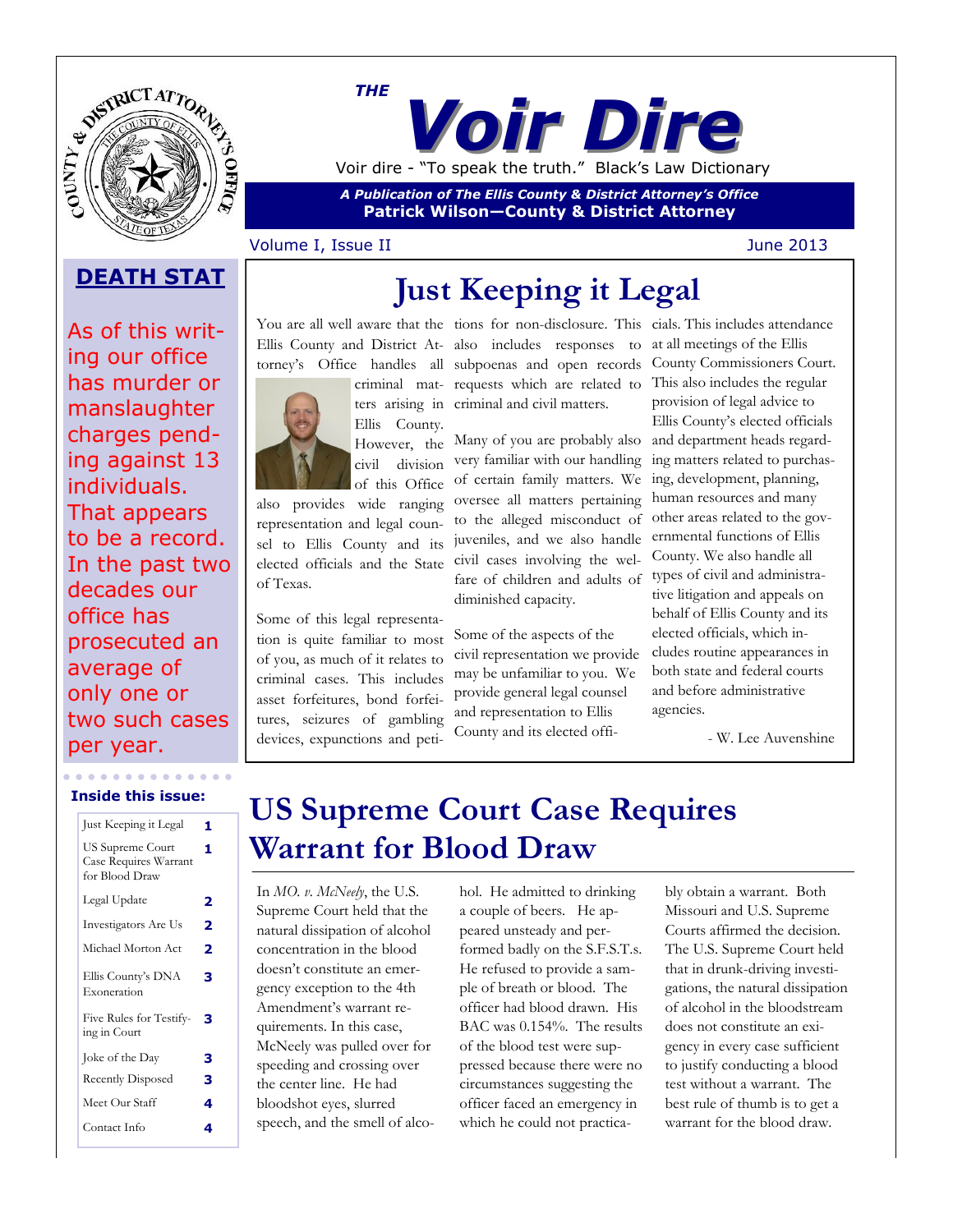### **Legal Update**

#### **Who Can Draw Blood**

An EMT is specifically not allowed to do blood draws by statute. But in this case an EMT-I (Intermediate) whose primary job was to do blood draws in a hospital setting, 50-100 blood draws a day, was a "qualified technician" under the statute. The EMT-I in this case, was in effect a phlebotomist. Drawing blood was her primary duty at the hospital and the draws were conducted in a nonemergency situation. In this particular case, the Court of Criminal Appeals held that the blood results should be admitted. The location where the blood draw occurs must be a sanitized setting and only done by a "qualified technician." *Krause v. State.*

#### **Not Enough to Enter Home Without Warrant**

Probable cause to believe illegal drugs are in a home, coupled with odor of marijuana from home and a police officer making his presence known, doesn't justify a warrantless entry. *Turrubiate v. State.*

#### **Ambiguous Statement Not an Invocation of Right to Remain Silent**

After a defendant's arrest and receipt of *Miranda* warnings, his declaration, "[t]o tell you the truth, I really don't want to talk about it, but I mean…" was not an unambiguous invocation of his right to remain silent. Therefore, the police could ask him clarifying questions. *Kupferer v. State*.



### **Investigators Are Us**

The DA's Office employs six investigators: Phillip Martin, Bob Allwardt,



Mike Aman, Loretta Harper, Jeff Ward, and Marlena Pendley. These six investigators support sixteen attorneys, handling all types of cases.

The DA's office has four civil attorneys handling all of the legal issues for the County, which keeps the investigators busy with ongoing investigations and extensive service of process and subpoenas. The remaining attorneys handle all of the criminal matters for all of the county's courts. Each month every investigator prepares 5- 15 separate cases for trial, not knowing which case will actually go. Their duties include: locating and interview-

ing witnesses, preparing witnesses for trial, making sure witnesses are present at the trial, and managing the witnesses during the trial. Additionally, the investigators have the same duties at every pretrial hearing where evidentiary motions are heard, including writ hearings, and during grand jury sessions. They also assist law enforcement agencies across the county.

### **Michael Morton Act**

The Michael Morton Act goes into effect on January 1, 2014, for all offenses occurring on or after that date. Morton was wrongfully convicted of murdering his wife. He spent 25 years in prison before he was exonerated by DNA testing.

This law creates an open file policy for all prosecutors' offices throughout the state. The law demands broader discovery of potential evidence, with exceptions for items that would affect the security of a victim or witness.

The State must provide the following upon request: Any offense reports, documents or papers, written or recorded statements of the defendant or a witness, including law enforcement officers, and books, accounts, letters, photographs, or objects or other tangible things containing material evidence.

The disclosure requirements include all of the above in the possession, custody, or control of the State. As always, the State must disclose all exculpatory or mitigating evidence. The State's obligations remain in effect at all times before, during, or after a trial. As a practical matter, the Act only codifies longstanding case law, and makes official the practices already in place in virtually all prosecutors offices in the state, including ours.

Police officers must understand their obligation to provide all evidence to the State, so that we can comply with the law. If evidence is not provided to our office in a timely fashion we may not be able to use it, no matter what.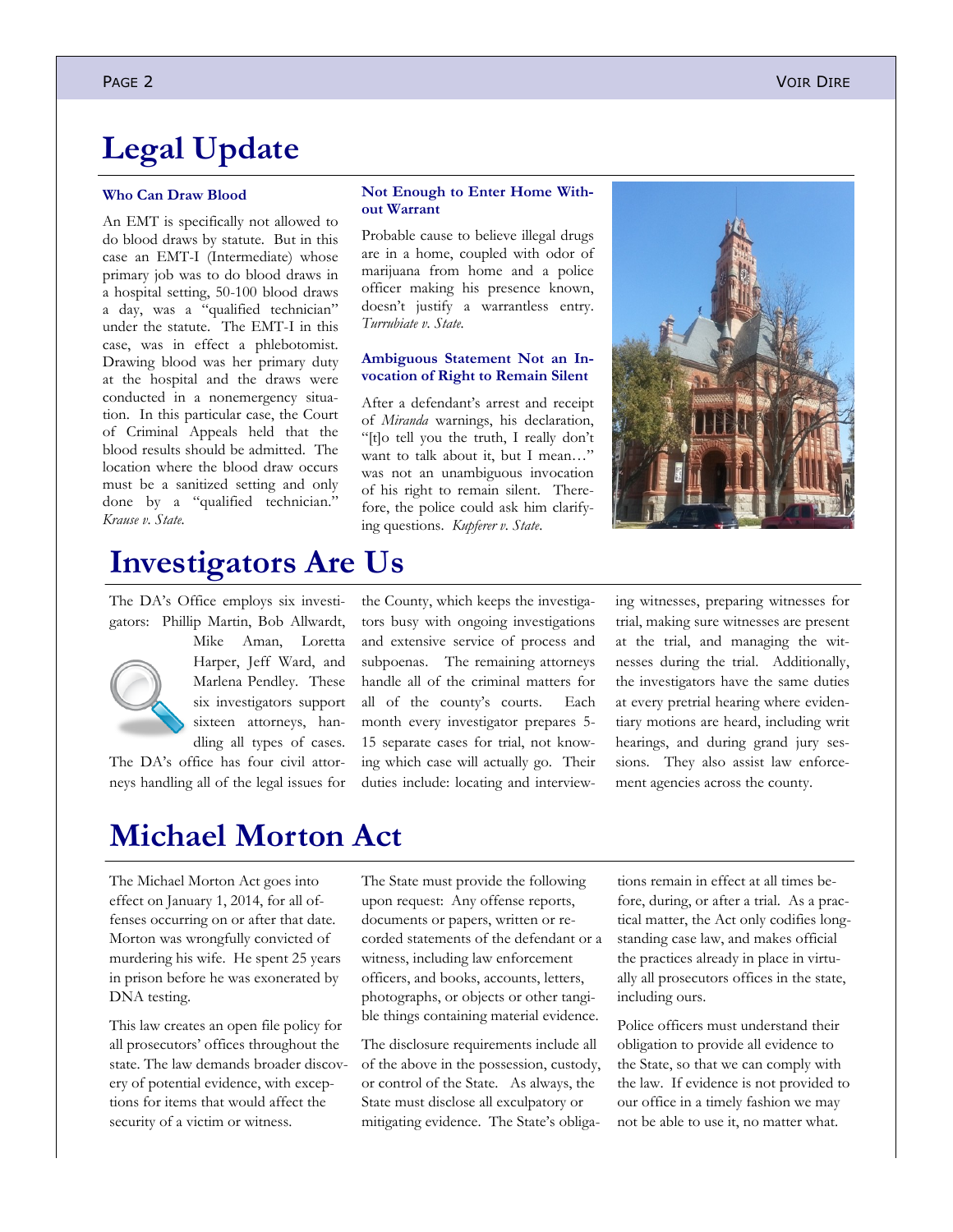# **Ellis County's DNA Exoneration**

Before DNA exonerations became as commonplace as they appear to be today, the Ellis County and District Attorney's Office (ECDA) used DNA to exonerate a man who had spent sixteen years in prison for three violent crimes–aggravated robbery, aggravated kidnapping, and aggravated sexual assault, alleged to have been committed by him in 1985.

In early 2001, Victor Larue Thomas was serving three life sentences when he wrote a letter to the judge still claiming his innocence. Thomas had been

convicted after a jury trial on the strength of eyewitness testimony, simple blood tests, and hair analysis. His trial predated the use of DNA evidence to identify perpetrators in criminal cases.

The letter to the judge was forwarded to the ECDA, which began a search for any evidence that could be subjected to DNA testing. Evidence from the crimes was located at the Southwest Institute of Forensic Sciences, and the victim in the crimes cooperated by

providing a DNA sample. Once a sample was secured from Thomas, the evidence was tested and Thomas was excluded.

The DNA testing for Thomas was actually delayed when the Texas Legislature passed a new statute allowing for DNA testing in April 2001, because an attorney had to be appointed for Thomas at that point. But the process of seeking the truth was already underway in accordance with our duty to seek justice.

# **Five Rules for Testifying in Court**

**1.** Always tell the truth, the whole truth and nothing but the truth. After all, that is what you swore to do just before you sat down.

**2.** Answer the question asked. When testifying, the answer to, "Did you see the Cowboys play last night?" is either "Yes" or "No." Nobody

# **Jokes of the Day**

**Judge:** Your drug test came back positive for cocaine, pcp, and marijuana.

**Defendant (gets mad):** I didn't smoke no weed!!!

asked for opinions on the officiating, Jerry Jones or Tony Romo.

**3.** It's perfectly acceptable to answer a question with, "I don't know." But that doesn't mean you can forget Rule #1.

**4.** Look at the jurors while speaking. They are the ones who need to hear

your story. Should they trust someone who won't even look at them? They're not playing Texas Hold 'Em.

**5.** Don't argue with the lawyers, no matter what. Think about people who argue with you when you write them a ticket. Does it help their cause?

**Attorney:** What gear were you in at the moment of impact?

**Witness:** Gucci sweats and Reeboks.

**Accused, Defending His Own Case:** Did you get a good look at my face when I took your purse?

# **Recently Disposed**

**Brian Jones** received a **life** sentence for evading arrest with a motor vehicle, enhanced by several prior convictions.

Perry Ford, found guilty of aggravated robbery and sentenced to **life** in prison.

**Curbie Gibson**, jury found guilty of Fictitious Inspection Sticker and sentenced to **180 days probated for two years with a \$1,500 fine.**

**Brett Bralley** found guilty of possession of marihuana < 2 oz and sentenced to **35 days** in the County Jail.

**Jose Gomez** found **not guilty** of the offense of injury to a child.

**Cary Rattan**, Theft of Money by Loss Prevention Officer at Wal-Mart, found guilty received **two years probated for five years with \$3,700 in restitution.** Defendant also plead guilty to **10 years probated for 10 years with \$51,951 in restitution on a Theft.**

**James Butler** found guilty of Theft \$1,500 to \$20,000, and sentenced to **ten years**.

**Anna McEwen** found guilty of resisting arrest (after calling 911 on the ECSO) and sentenced to **365 days probated for two years, \$500 fine.**

**##########** found **not guilty** of the offense of driving while intoxicated.

**Elisha Martin** found **not guilty** of possession of marihuana < 2 ounces.